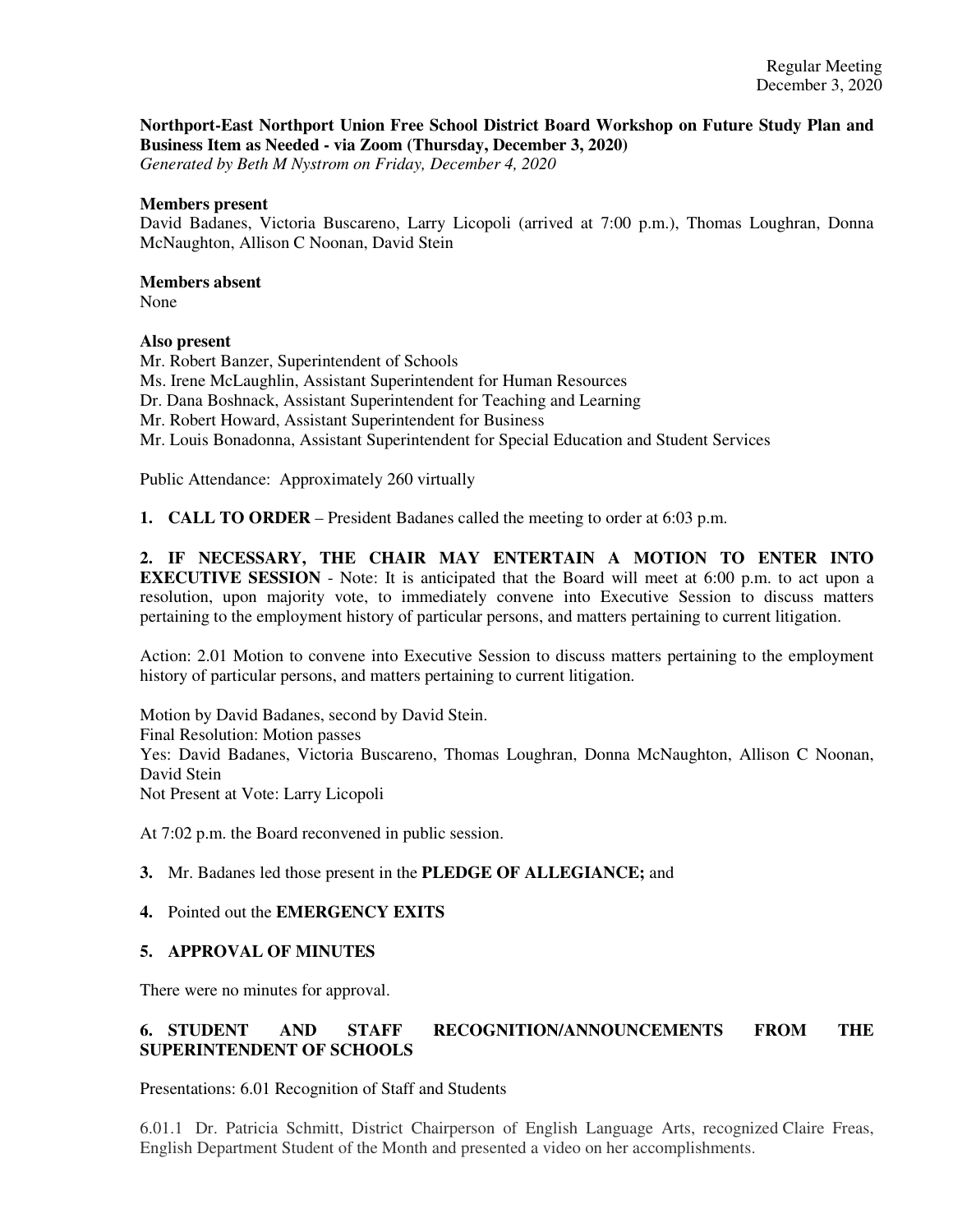President Badanes and Superintendent Banzer congratulated Claire on her fine accomplishments.

6.01.2 Mr. Banzer recognized students Matthew Mead and Daniel D'Souza who were ranked "Exceptional" at the National Project Citizen Showcase hosted by the Center for Civic Education.

# **7. BOARD WORKSHOP ON FUTURE STUDY PLAN**

Mr. Banzer stated that the priority through the entire Future Study process has been to maintain the diversity and excellence of the education program, keeping class size goals and the educational programs as we know them maintained, with an eye toward other opportunities that might enhance the programs in some way. Through the work of the committee and the consultant, the value we have regarding class size was built into the study as well as a built in acknowledgement of the programs we have. A number of influencing factors were identified including the tax cap, LIPA settlement, building capital work, the likely reduction in state aid, declining enrollment and excess building capacity. The Future Study started over a year ago in October, when the committee was selected. Mr. Banzer stated that he was grateful for the time and commitment of the community advisory committee. Over 300 e-mails were received from parents, guardians and community members regarding the Future Study. Communication to the community regarding the Future Study were sent through newsletters to the entire community, PTA meetings, Board meetings, district e-mails, website resources and FAQ, and through Thought Exchange. The key themes through Thought Exchange were to pause due to the pandemic, keep building transitions to a minimum, social-emotional needs of students, fiscal responsibility of district, and maintain educational program including small class size. Mr. Banzer reviewed the scenario options.

The Board convened into a workshop to discuss the Future Study Report.

President Badanes stated that he understands there will be a social emotional impact on students. Last year the district had to temporarily close Ocean Avenue School and the students were moved to Norwood Avenue School. There was a lot of concern but at the end of the process he heard great things and the students themselves were able to adjust. If you look at declining enrollment and the excess buildings, it would be fiscally irresponsible if we did not close schools. Mr. Badanes stated the he has no issue with closing two schools, and no matter what school is closed, parents and students in that particular school will be upset. We have to make the tough decision as to what two schools will be closed and when looking at the data and the recommendations he believes the two elementary schools that should be closed are Dickinson and Bellerose. Both middle schools should be kept open and 5<sup>th</sup> graders should be put in the middle school in a different wing. Many other school districts have 5<sup>th</sup> graders in the middle school and it works. Mr. Badanes doesn't agree with moving administration out of the William J. Brosnan School unless we have a buyer or renter that would move in immediately. The most difficult decision is when. If we did not have COVID it would be a no-brainer. Based on a lot of what was said he believes it can be done next year. Mr. Badanes recommended adopting revised scenario A.

Trustee Buscareno stated that she has spent a lot of time listening to the community, PTA meetings, friends and her own kids. This is the first opportunity the Board has had to talk about the Future Study and to hear what each trustee is thinking. The important things are transition time, social emotional wellness and the educational impact. Ms. Buscareno stated that she is aware that they need to close a school but she wants to see what the transition would look like. If we are going to move the  $5<sup>th</sup>$  graders to the middle school, get that transition ready and then consider closing one of the schools. Obviously, we have to do something and obviously we are in a pandemic but she wants to make sure all the right things are in place before we start the process.

Trustee Licopoli stated that given that we are in a pandemic all the rules have changed. We have changed the context in how kids are learning, and teachers and adults had to adjust the way they are teaching. We are not sure of what the impact of this time is going to mean. Mr. Licopoli stated that he agrees with what Mr. Badanes had said but also agrees with some of the things Trustee Buscareno said. One thing we have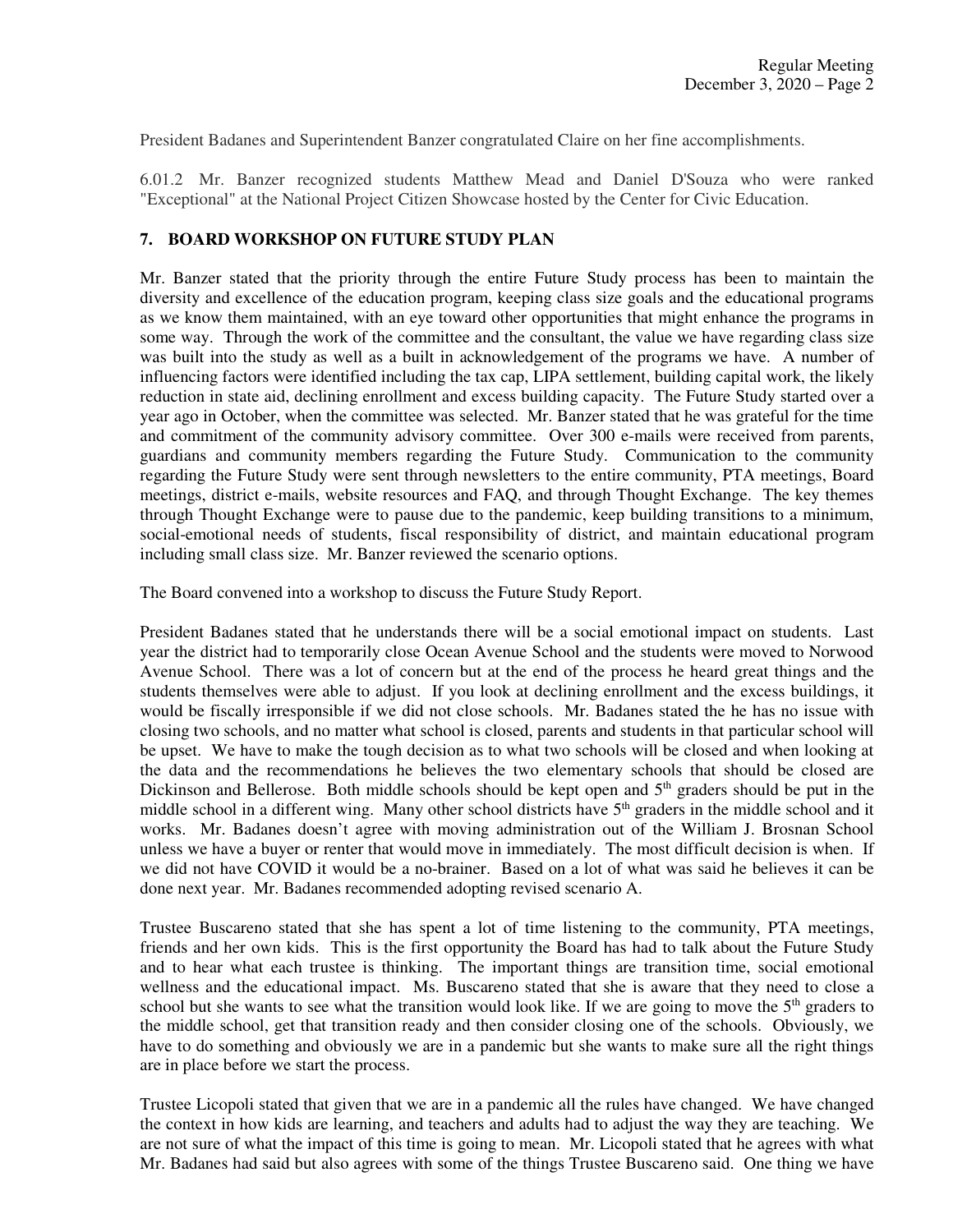to be critically conscious of is that the Board has a contract with the entire community, all taxpayers of the Northport-East Northport community. People are going to be deeply affected by the taxes as a result of the changes in state aid and we don't know what the recovery period is going to be. At the end of the day a quality education always wins the day regardless of what the configuration is. Mr. Banzer and the administrative team, along with the principals and faculty provide that type of education for all students. With that framework he agrees with President Badanes. He is also sensitive to the times we are in and sensitive to the fact that we have a contract with the entire community to provide an efficiently run school district.

Trustee Loughran thanked everyone for their comments and stated that he echoes what the majority of the Board has said already. He was a student in a building that was closed down and lived through that transition. Mr. Loughran stated that undeniably closing a building has been a long time coming. The district has had declining enrollment for quite some time. We are making a significant decision based on the fact that we had the Future Study in the works. We responded to COVID with a 0% tax levy this year. With the LIPA settlement we knew we had this to help soften that blow and the contract with the entire community would be served. After speaking with a number of community members, in a perfect world he would support Scenario A in its entirety, however, with the geographic split he would have a hard time shuffling kids that long. Mr. Loughran stated he is happy with adapted scenario A, and that is the direction the school and Board should go in. He wrestles with the times we are in but to completely postpone this decision would do a big disservice to the community. He is in favor of at least putting in place a phased in approach if not going full in for September.

Trustee McNaughton stated that she spent the last couple of months attending PTA meetings, talking to people on the phone, and talking to PTA members trying to grapple with this. It would be much better if we were not in the situation we are in with COVID. It is difficult to close a school but this is something the district is capable of doing. Coming up with a decision that works and then vetting that decision so parents are comfortable with it. We only have a certain amount of resources, do we want to invest them in buildings or opportunities for students. This would be an opportunity to enhance programs for students that we have wanted to do for a long time. An opportunity to expand programs at the high school and bring down programs to the middle school. Ms. McNaughton stated that she is not in favor of closing just one school and would not want to redistrict and then have to redistrict again. The Board would not be doing its job if we were to maintain buildings that we do not need because space and enrollment doesn't require them. The job of the school board members is to define what education looks like in our community. She supports adapted scenario A, keeping  $5<sup>th</sup>$  grade model where they are separate from the rest of the middle school. Conversations and communications will be very important. It would be very wrong not to go forward with this given how enrollment has declined. We would be giving students less because we wouldn't be able to support programs with the reduction in state aid and the LIPA settlement.

Vice President Noonan stated that these are certainly difficult times but she concurs with everything that the other Board Trustees have said. There are still a few unanswered questions and she would feel better if we could flush them out. She would like to see what the social emotional support would look like for the students, especially the  $5<sup>th</sup>$  graders. The fact that only 28 of the 46 committee members ranked the scenarios doesn't sit well with her. She would also like to see more of the data that was generated from Thought Exchange. She doesn't feel comfortable with the fact that Bellerose and Dickinson, outside of Pulaski, have the highest percentage of students receiving free and reduced lunch prices. Ms. Noonan agrees with adapted scenario A, but would like those types of questions to be asked and answered.

Trustee Stein stated that he agrees with both the content and the way Mr. Badanes framed his opening. He has kids in  $4<sup>th</sup>$  and  $5<sup>th</sup>$  grades at Dickinson and he would be directly affected by this. The lens through which he is viewing this through is what is in the best interest of the entire community. The Board having a contract with the entire community is very important. Thought Exchange was an interesting tool. The dilemma is it is a finite data set. It really draws in only people who are already involved. The number of respondents to it in terms of the entire community represents 3 to 4% of the entire community. There are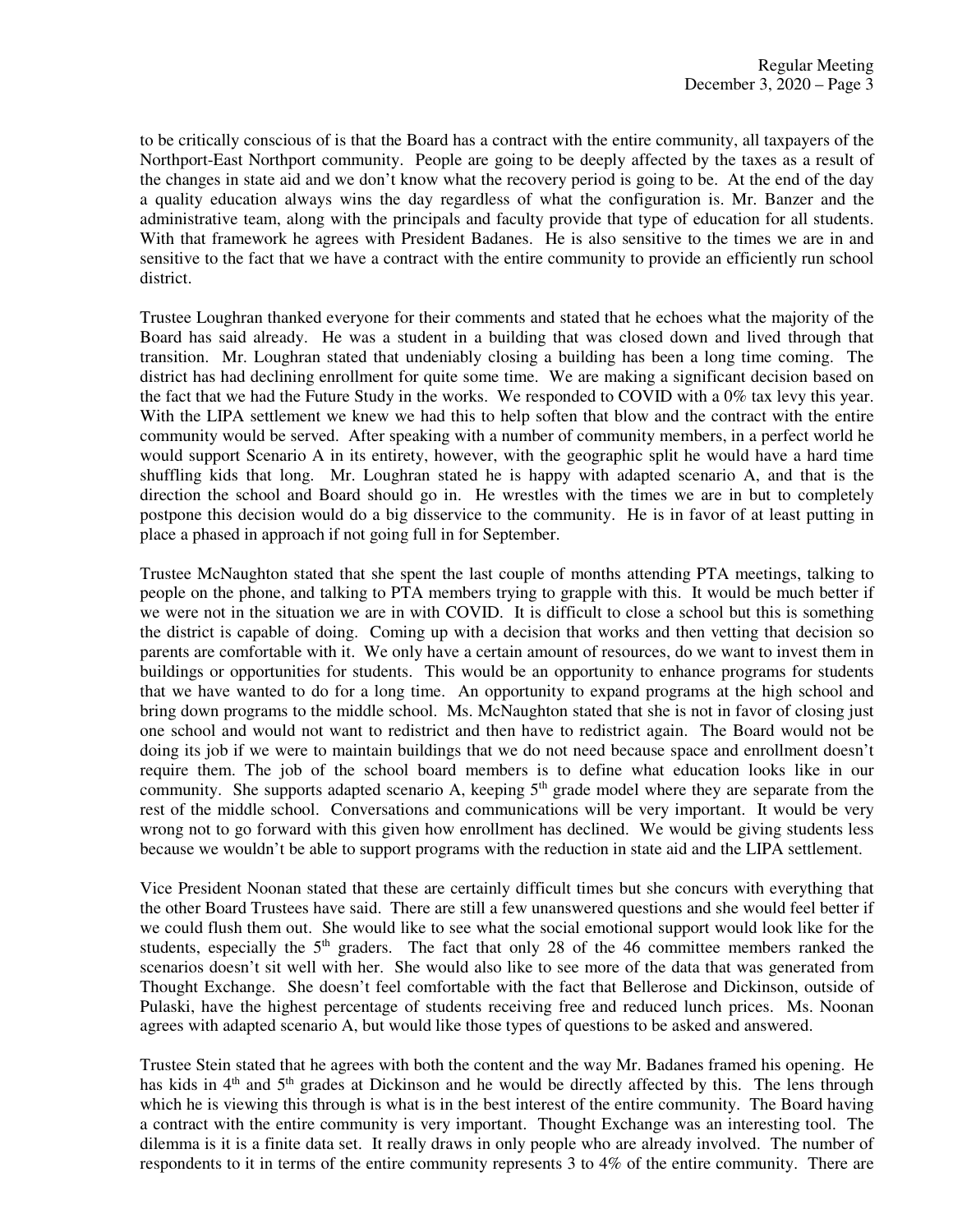approximately 15,000 taxpayer properties with approximately 10,000 over the age of 60. In the current environment, there are many people who are struggling and the savings we are talking about are extremely important. We promised in the context of LIPA that we were going to make significant strategic moves in the district. Mr. Stein stated that he recognizes that COVID is here but we are seeing positive news about vaccines coming from multiple suppliers. He hopes that we will be in a different place comes September. He knows that it is the right decision for the district and the community and the kids will be okay if it is framed in a positive outlook. Mr. Stein stated he is in favor of adapted scenario A.

Trustee Licopoli stated that it is important to remember that when schools experience this you see a reduction in programs, class sizes increase and there is a reduction in opportunities, but we are not going to experience that. Class sizes will still be the best in Suffolk County. The quality of education we are accustomed to is still preserved in this plan. This is quite a gift to be able to do, to reduce expenses and preserve programs.

There was a discussion regarding use of portables, free lunch program, the educational impact statement, administrative guidelines in regards to class size, programmatic opportunities,  $5<sup>th</sup>$  and  $6<sup>th</sup>$  grade program at the middle schools, playground equipment, the timeline for closing the schools, cost cutting measures for next year's budget regardless of school closings, rezoning transitions, and variances.

There was a discussion of the possibility of moving the administration out of the Brosnan building. There is a tremendous amount of technology infrastructure and it there would be a significant expense to move the administration at this time. What to do with the buildings is a separate discussion.

At 8:50 p.m. the Board reconvened into public session.

Action: 7.01 Resolution to approve Adapted Scenario A of the Future Study Report

Motion to approve adapted scenario A and to direct the administration to take all necessary actions to proceed including, but not limited to, the educational impact study, for the 2021-2022 school year and to complete all task without unnecessary delay

Motion by David Stein, second by Thomas Loughran. Final Resolution: Motion Passes Yes: David Badanes, Victoria Buscareno, Larry Licopoli, Thomas Loughran, Donna McNaughton, Allison C Noonan, David Stein

# **8. SUPERINTENDENT'S REPORT, GENERAL - FOR BOARD ACTION**

Action: 8.01 Personnel Actions Report Recommendation to approve the attached Personnel Actions Report.

President Badanes announced the retirement of Eva Mihalik, Science Teacher.

Motion by Thomas Loughran, second by David Stein. Final Resolution: Motion Passes Yes: David Badanes, Victoria Buscareno, Larry Licopoli, Thomas Loughran, Donna McNaughton, Allison C Noonan, David Stein

Action: 8.02 Schedule J - Committee on Special Education Recommendation to approve Schedule J - Committee on Special Education

Motion by Thomas Loughran, second by David Stein. Final Resolution: Motion Passes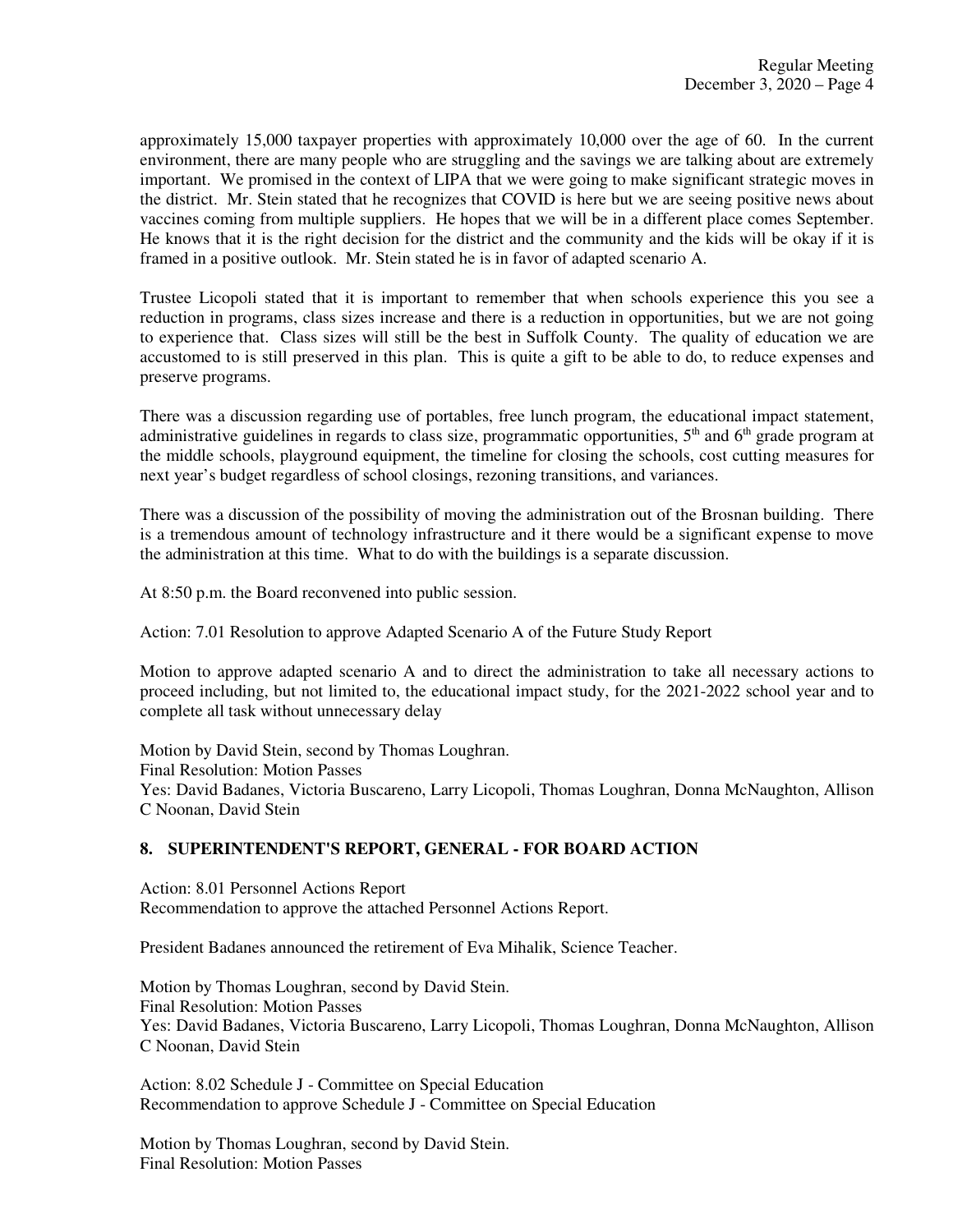Yes: David Badanes, Victoria Buscareno, Larry Licopoli, Thomas Loughran, Donna McNaughton, Allison C Noonan, David Stein

Action: 8.03 Northport Association of School Administrators Memorandum of Agreement Recommendation to approve a Memorandum of Agreement between the Northport-East Northport Union Free School District and the Northport Association of School Administrators dated December 3, 2020

Motion by Thomas Loughran, second by David Stein. Final Resolution: Motion Passes Yes: David Badanes, Victoria Buscareno, Larry Licopoli, Thomas Loughran, Donna McNaughton, Allison C Noonan, David Stein

## **9. SUPERINTENDENT'S REPORT, FINANCIAL - FOR BOARD ACTION**

Action: 9.01 BIDS Recommendation to take specified action on the following BIDS:

FINE AND PERFORMING ARTS:

9.01.1 AWARD: Bid #21-102 - Broadcast Desk/Backdrop Walls & Associated AV Equipment

EDUCATIONAL:

9.01.2 AWARD: Bid #21-103 - Hardcover and Paperback Books 9.01.3 AWARD: Bid #21-104 - Kindergarten through Twelfth Grade Supplies

BUILDINGS &GROUNDS:

9.01.4 AWARD: Bid #21-105 - Hardware, Plumbing & Automotive Parts & Service 9.01.5 AWARD: Bid #21-300C - Bond Issue Related Capital Improvement Program

Motion by Thomas Loughran, second by David Badanes. Final Resolution: Motion Passes Yes: David Badanes, Victoria Buscareno, Larry Licopoli, Thomas Loughran, Donna McNaughton, Allison C Noonan, David Stein

Action: 9.02 COVID-19 Related Purchased Resolution Recommendation to approve the following resolution:

 "WHEREAS, on March 11, 2020, the World Health Organization declared Coronavirus Disease 2019 ("COVID-19") a pandemic;

 WHEREAS, by Executive Order, the Governor of the State of New York, Andrew M. Cuomo, has directed that every school in the State of New York close through June 30, 2020 because of the COVID-19 pandemic (the "School Closure");

 WHEREAS, the Governor of the State of New York has directed the School District to submit a reopening plan for the 2020-2021 school year which will require the School District to purchase equipment, supplies and other operating costs attributable to the state disaster emergency declared pursuant to Executive Order 202 of 2020;

 NOW, THEREFORE, BE IT RESOLVED, that the Board declares the purchase of equipment, supplies and other operating costs attributable to the state disaster emergency declared pursuant to Executive Order 2020 of 2020 to be an emergency as a result of the threat to the health, safety and welfare of the students and staff at the BOCES; and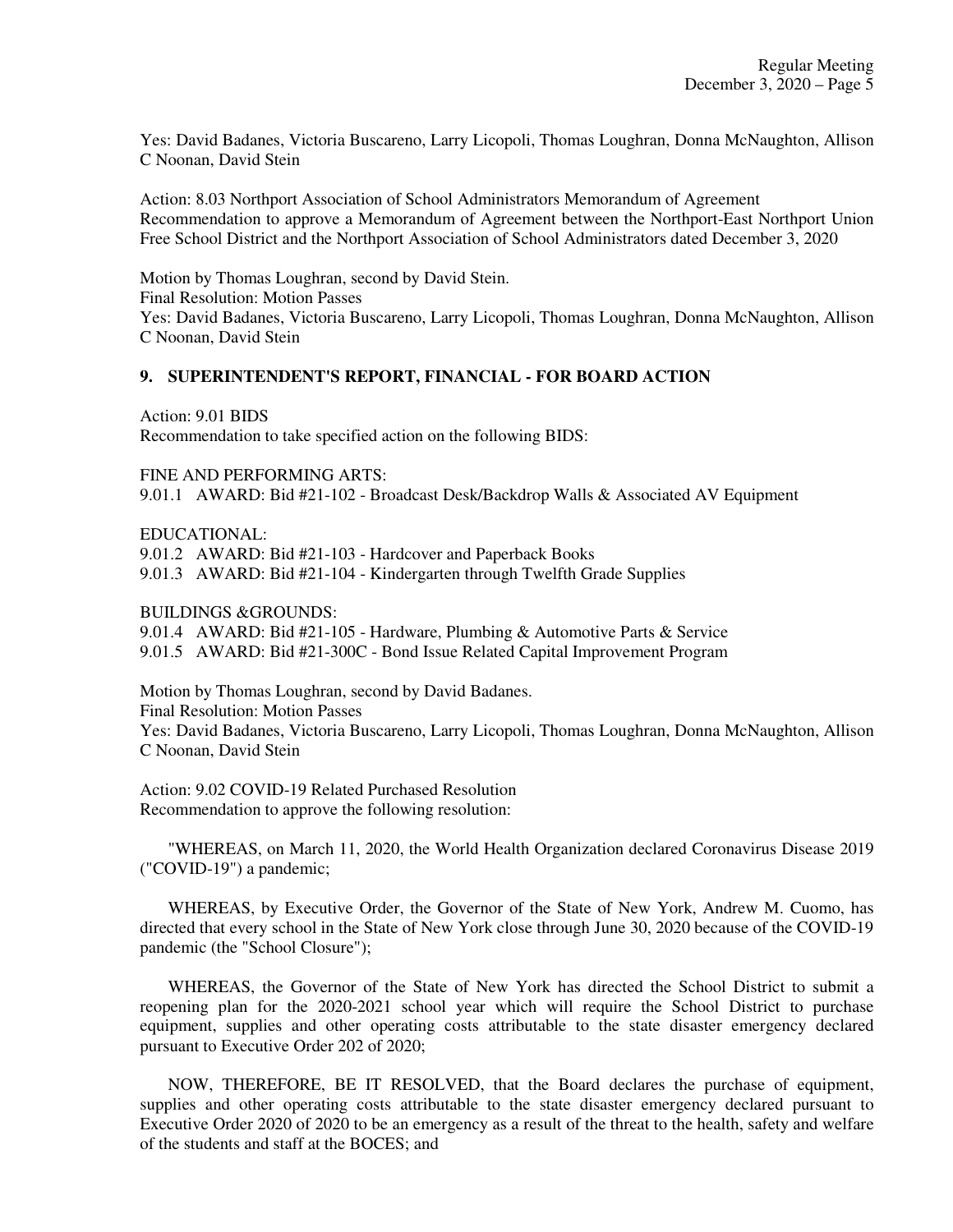BE IT FURTHER RESOLVED, that the Board authorizes the purchase of equipment, supplies and other operating costs attributable to the state disaster emergency declared pursuant to Executive Order 202 of 2020 as an ordinary contingent expense of the Board and authorizes the District Superintendent, or his designee, to take the necessary legal steps to purchase equipment, supplies and other operating costs attributable to the state disaster emergency declared pursuant to Executive Order 2020 of 2020."

Motion by Thomas Loughran, second by David Badanes.

Final Resolution: Motion Passes

Yes: David Badanes, Victoria Buscareno, Larry Licopoli, Thomas Loughran, Donna McNaughton, Allison C Noonan, David Stein

Action: 9.03 Oyster Bay-East Norwich CSD

Recommendation to approve a 2020-2021 Special Education Services Agreement between the Board of Education of the Northport-East Northport Union Free School District and Oyster Bay-East Norwich Central School District (Spec. Ed.)

Motion by Thomas Loughran, second by David Badanes. Final Resolution: Motion Passes

Yes: David Badanes, Victoria Buscareno, Larry Licopoli, Thomas Loughran, Donna McNaughton, Allison C Noonan, David Stein

Action: 9.04 NCS Pearson, Inc.

Recommendation to approve a Confidentiality and Data Security and Privacy Standards Addendum between NCS Pearson, Inc. and the Northport-East Northport Union Free School District

Motion by Thomas Loughran, second by David Badanes.

Final Resolution: Motion Passes

Yes: David Badanes, Victoria Buscareno, Larry Licopoli, Thomas Loughran, Donna McNaughton, Allison C Noonan, David Stein

Action: 9.05 Establishment of Irene Taylor Memorial Scholarship Recommendation to approve the following resolution:

 "RESOLVED, that the Board of Education approve the establishment of the Irene Taylor Memorial Scholarship in honor of former Northport-East Northport Assistant Superintendent of Instruction Irene Taylor, in the amount of \$500 to be awarded to a graduating student pursuing a career in education. The criteria is based upon financial need and completion of an essay.

 ALSO RESOLVED, that the Board of Education accept the following donations toward the Irene Taylor Memorial Scholarship Fund: Patricia and Katlyn Conway \$50.00, Stephany and Lawrence D'Aquisto \$100.00, Stelios and Frangitsa Bertos \$25.00, Ira Goodman \$50.00, Martin and Irene Nadler \$100.00, Mimi Dickson \$25.00, Joanne and Dennis Kroon \$100.00, William and Julie Brosnan \$200.00"

Motion by Thomas Loughran, second by David Badanes.

Final Resolution: Motion Passes

Yes: David Badanes, Victoria Buscareno, Larry Licopoli, Thomas Loughran, Donna McNaughton, Allison C Noonan, David Stein

Action: 9.06 Claims Auditor's Report

Recommendation to approve the Claims Auditor's Report for Warrants and Schedule of Claims for payments dated: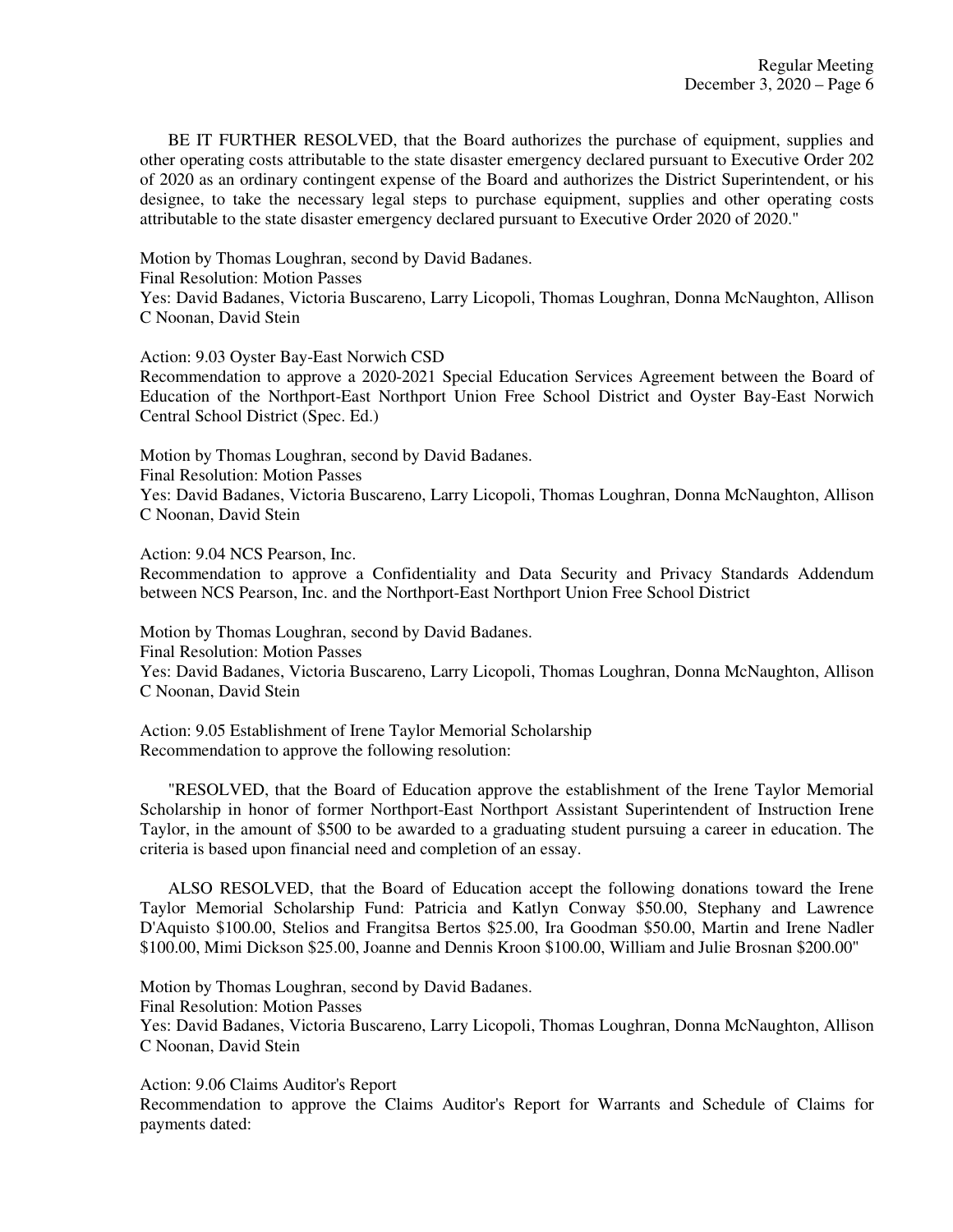October 9, 2020 (Payroll Trust & Agency Warrant), October 15, 2020 (Accounts Payable Warrant), October 23, 2020 (Payroll Trust & Agency Warrant), October 30, 2020 (Accounts Payable Warrant), October 2020 (Claims Audit Report)

Motion by Thomas Loughran, second by David Badanes. Final Resolution: Motion Passes Yes: David Badanes, Victoria Buscareno, Larry Licopoli, Thomas Loughran, Donna McNaughton, Allison C Noonan, David Stein

Action: 9.07 Transfer of General Fund Appropriations Recommendation to approve Transfer of General Fund Appropriations in the 2020-2021 fiscal year (\$276,156.00)

Motion by Thomas Loughran, second by David Badanes. Final Resolution: Motion Passes Yes: David Badanes, Victoria Buscareno, Larry Licopoli, Thomas Loughran, Donna McNaughton, Allison C Noonan, David Stein

Action: 9.08 Transfer of Capital Fund Appropriations Recommendation to approve Transfer of Capital Funds in the fiscal year 2020-2021 (\$11,298.00)

Motion by Thomas Loughran, second by David Badanes. Final Resolution: Motion Passes Yes: David Badanes, Victoria Buscareno, Larry Licopoli, Thomas Loughran, Donna McNaughton, Allison C Noonan, David Stein

# **10. SUPERINTENDENT'S REPORT - FOR INFORMATION ONLY**

Information: 10.01 Budget Transfers for the period October 30, 2020 through November 19, 2020 - As per Board Policy #6150 all transfers between salary codes up to \$25,000 and transfers between all other codes up to \$10,000 are to be reported to the Board of Education as an information item

# **11. UNFINISHED BUSINESS**

### **12. NEW BUSINESS**

Vice President Noonan stated that she attended a virtual NYSSBA workshop on structural racism and would like to report on it at the next meeting.

**13. ADJOURNMENT** - Board policy requires adjournment by 10:30 pm, unless meeting is extended by vote.

Information: 13.01 Upcoming Meetings

REGULAR MEETING Thursday, January 7, 2021 7:00 p.m. William J. Brosnan School

REGULAR MEETING Thursday, January 21, 2021 7:00 p.m. William J. Brosnan School